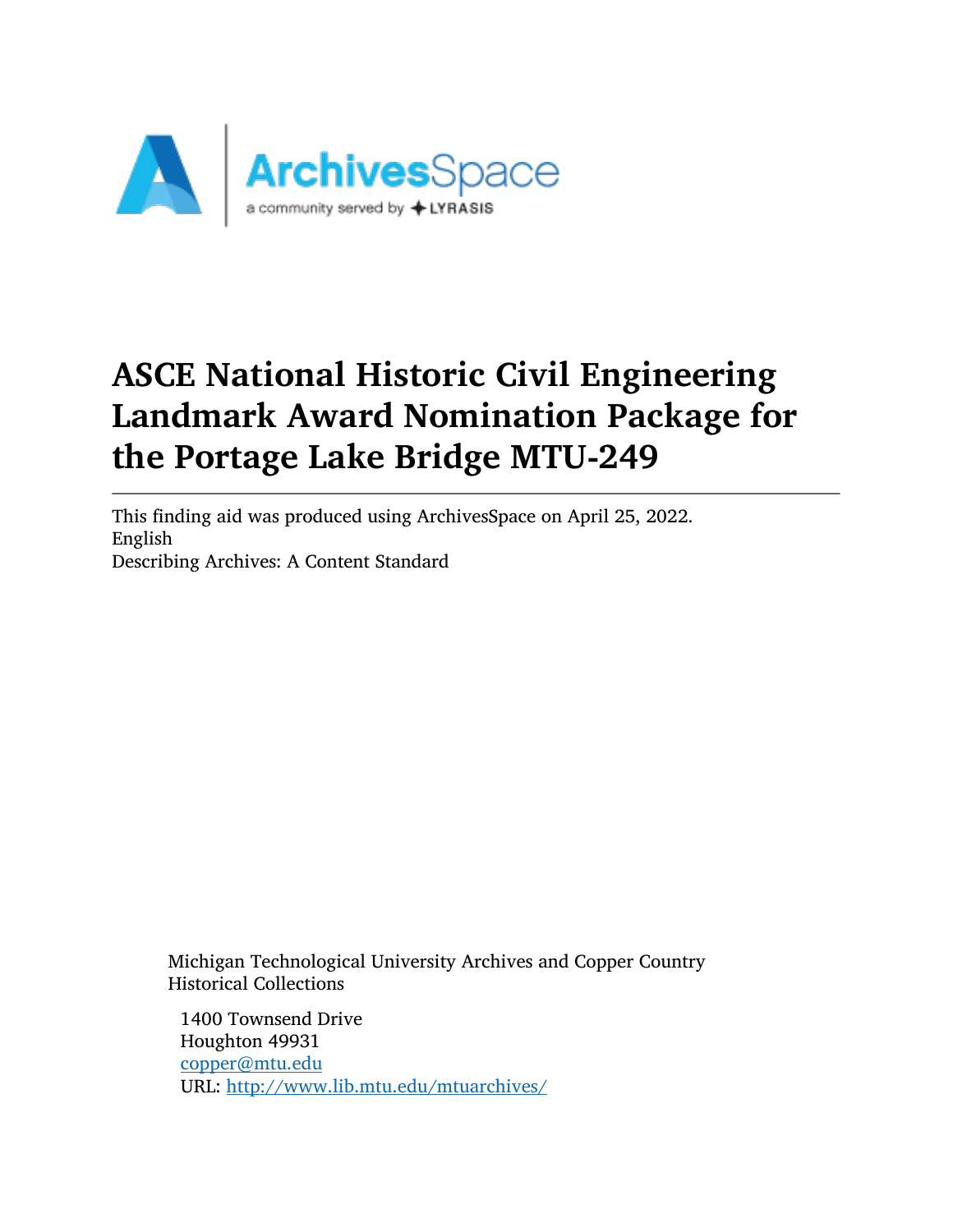# <span id="page-1-0"></span>**Table of Contents**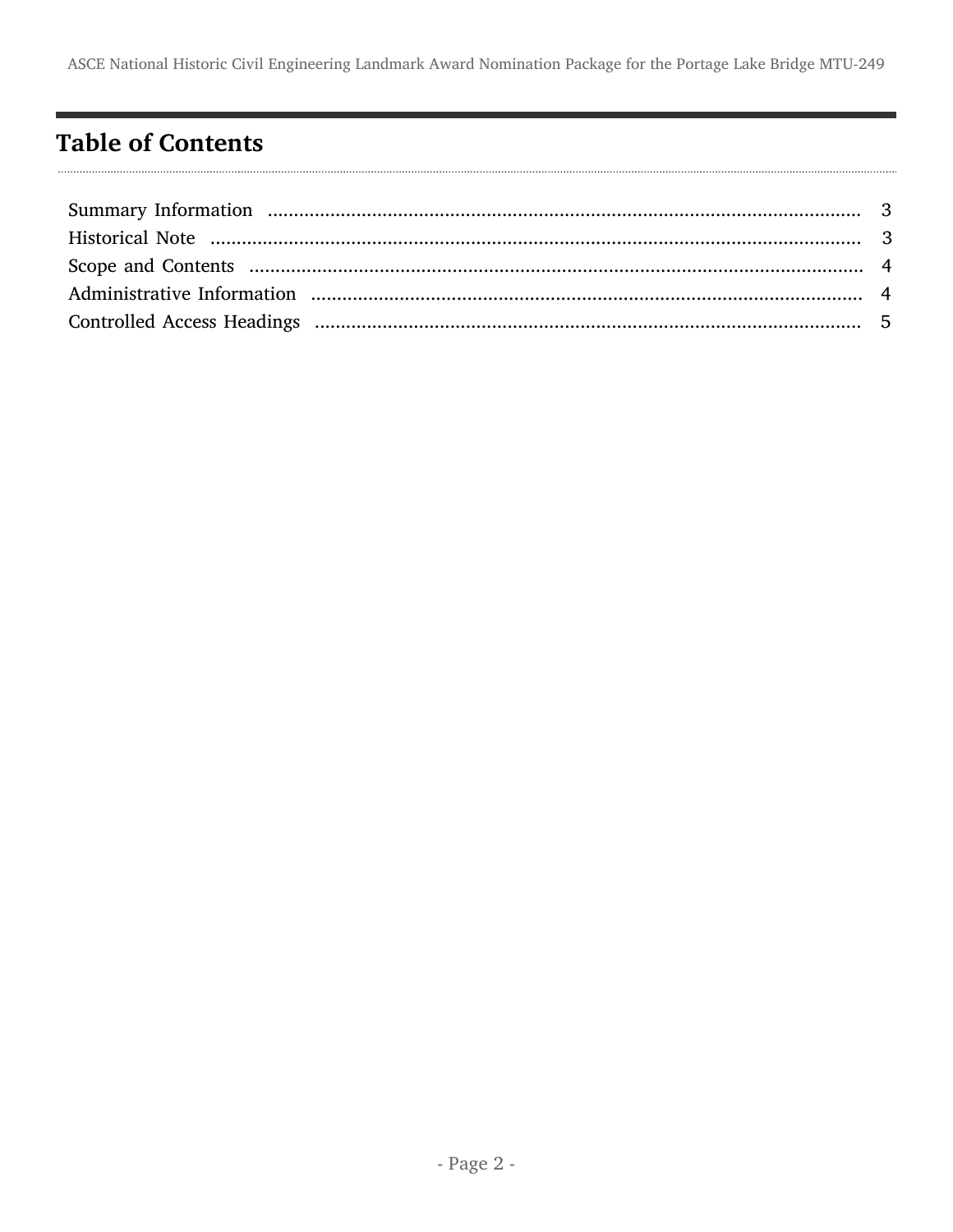### <span id="page-2-0"></span>Summary Information

| <b>Repository:</b>                            | Michigan Technological University Archives and Copper<br><b>Country Historical Collections</b>                    |
|-----------------------------------------------|-------------------------------------------------------------------------------------------------------------------|
| Title:                                        | ASCE national historic civil engineering landmark award<br>nomination package for the portage lake bridge         |
| ID:                                           | <b>MTU-249</b>                                                                                                    |
| Date:                                         | 2019                                                                                                              |
| Physical<br>Description:                      | 0.08 cubic feet 1 volume                                                                                          |
| Language of the<br><b>Material:</b>           | English.                                                                                                          |
| <b>Mixed Materials</b><br>$[sc_{\theta}box]:$ | MTU <sub>3</sub>                                                                                                  |
| [folder]:                                     | 1                                                                                                                 |
| Abstract:                                     | ASCE National Historic Civil Engineering Landmark Award<br>Nomination Package, 2019, for the Portage Lake Bridge. |

#### Preferred Citation

MTU-249, ASCE National Historic Civil Engineering Landmark Award Nomination Package for the Portage Lake Bridge, Michigan Technological University Archives and Copper Country Historical Collections, Houghton, Michigan.

#### ^ [Return to Table of Contents](#page-1-0)

# <span id="page-2-1"></span>Historical Note

The Portage Lake Lift Bridge spans Portage Lake and connects the cities of Houghton and Hancock, Michigan. Prior to the lift bridge, both cities were connected by a wooden swing bridge constructed in 1875, which was replaced with a steel swing bridge in 1895. The center section of the steel bridge was damaged by a ship, the Northern Wave, in 1905, and replaced.

Construction on the modern lift bridge began in December 1957 and was completed in 1959. Today, the bridge stands approximately 180 feet high by 500 feet long and includes two decks,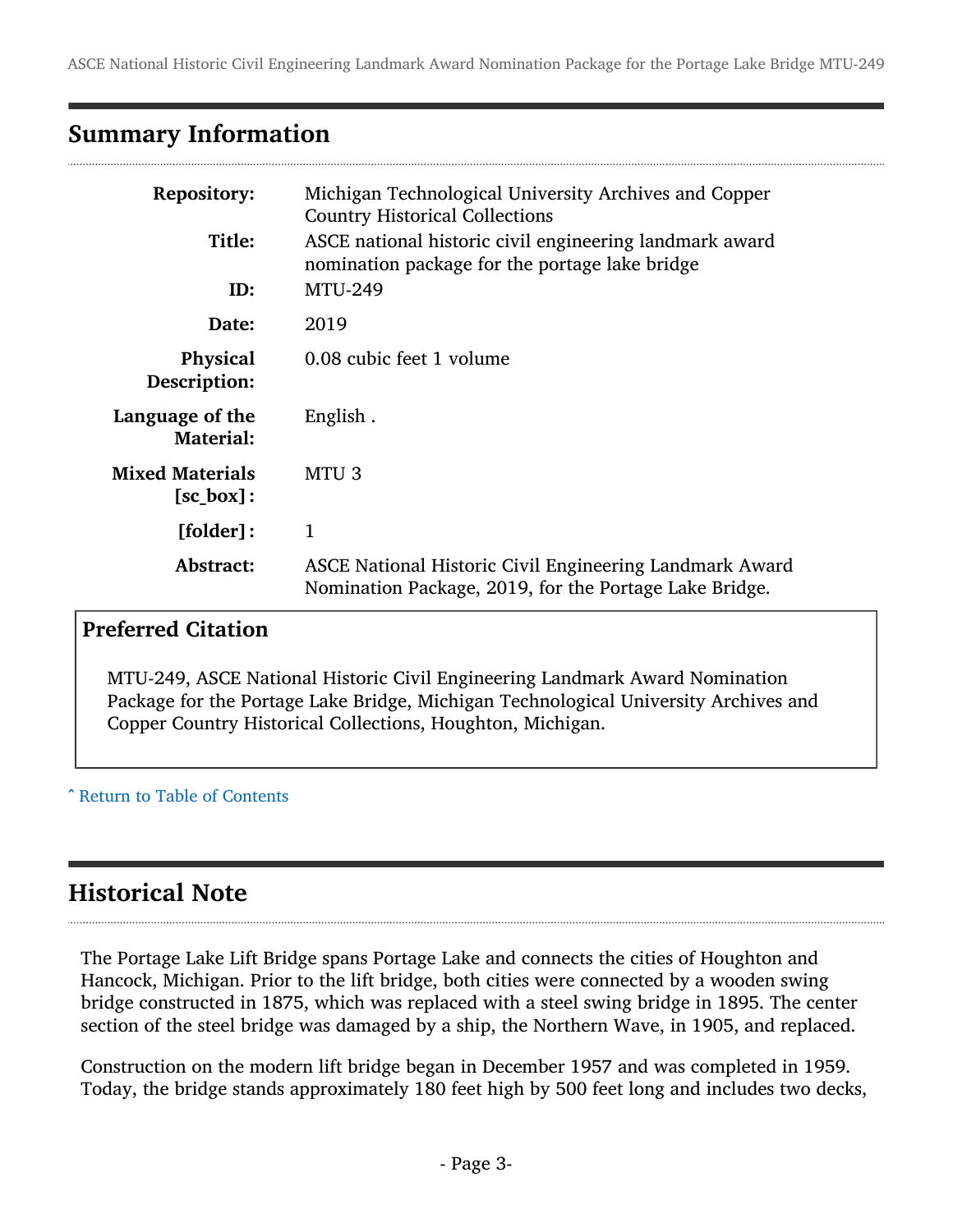ASCE National Historic Civil Engineering Landmark Award Nomination Package for the Portage Lake Bridge MTU-249

the upper servicing as a four-lane highway, while the lower consists of a single-track railroad that was abandoned in 1982, which is now used by snowmobile traffic in the winter months.

The American Society of Civil Engineers (ASCE) is a professional organization founded in 1852, which represents members of the civil engineering profession. The organization includes a historic landmarks division that helps to "recognize historically significant local, national, and international civil engineering projects, structures, and sites."

The lift bridge was designated a state historic landmark in 2018 after servicing the community for nearly 60 years. In April 2019, Michigan Technological University (MTU) faculty member, Dr. Tess Ahlborn, along with former MTU alumni, Michael Prast and Emma Beachy, submitted a nomination package to ASCE to designate the Portage Lake lift bridge as an ASCE national historic civil engineering landmark. In late 2019, ASCE officially named the Portage Lake Bridge to the list of National Historic Civil Engineering Landmarks.

^ [Return to Table of Contents](#page-1-0)

#### <span id="page-3-0"></span>Scope and Contents

ASCE national historic civil engineering landmark award nomination package, 2019, for the Portage Lake Bridge. The package was compiled by Michael Prast and Emma Beach with Dr. Tess Ahlborn of the Civil, Environmental, and Geospatial Engineering Department at Michigan Technological University. Included are nomination letters from ASCE Michigan section president, Christopher Owen, and the authors to the ASCE History & Heritage Committee; as well as the official nomination form and 10 sections outlining the history of the bridge, its significance, and references. Supporting documentation consists of copies of historic images, documents, correspondence and other material.

^ [Return to Table of Contents](#page-1-0)

# <span id="page-3-1"></span>Administrative Information

#### Publication Statement

Michigan Technological University Archives and Copper Country Historical Collections

1400 Townsend Drive Houghton 49931 [copper@mtu.edu](mailto:copper@mtu.edu) URL: <http://www.lib.mtu.edu/mtuarchives/>